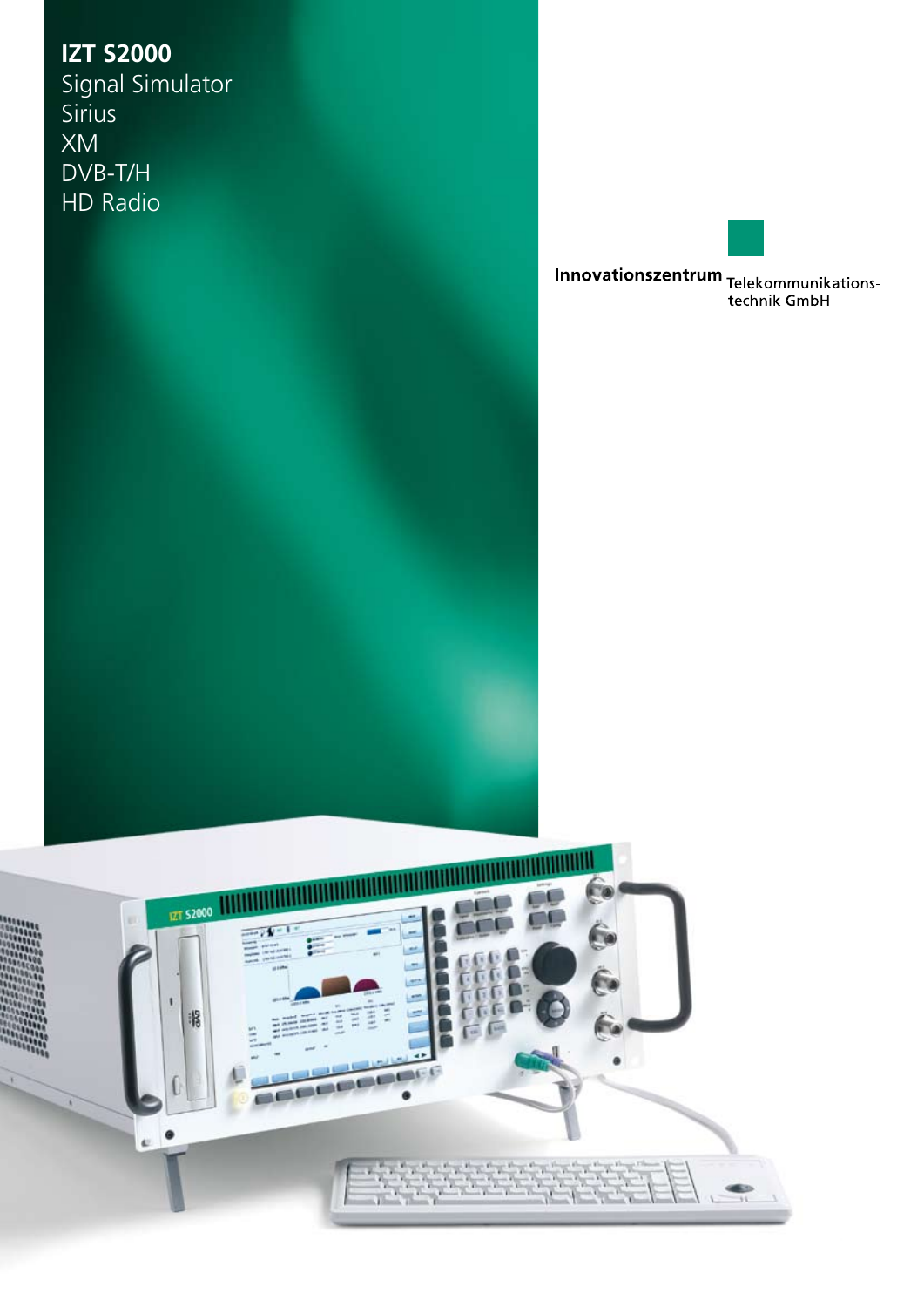# **IZT S2000**

| <b>Performance Specifications</b>                      | 3              |
|--------------------------------------------------------|----------------|
| <b>Hardware</b>                                        | $\overline{4}$ |
|                                                        | $\overline{4}$ |
| Chassis                                                | $\overline{4}$ |
| Modulator Concept.                                     | -4             |
| Arbitrary Waveform Generator and Impairment Simulation | $\overline{4}$ |
| External Filters                                       |                |
|                                                        | 5              |
|                                                        | 5              |
|                                                        | 5              |
|                                                        | 5              |
| XM                                                     | 7              |
|                                                        | 9              |
| HD Radio.                                              | 17             |
| <b>Ordering Information</b>                            | 16             |
|                                                        |                |

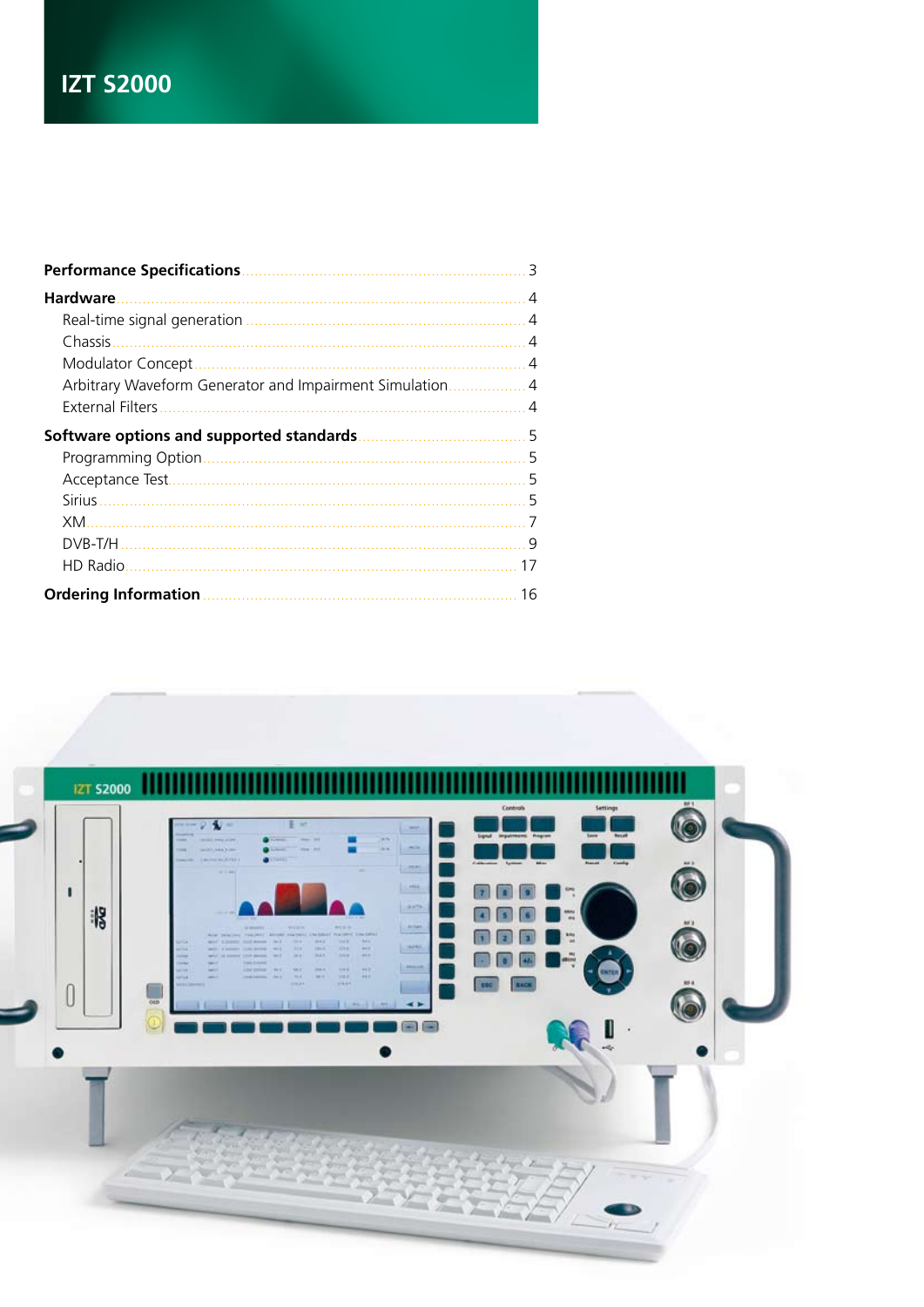### **The IZT S2000 is a signal source specifically designed for the testing requirements of today's multimedia broadcast systems.**

Manufacturers and developers of multimedia receivers have different requirements for signal generation and test scenarios. Manufacturers are in need of a high quality signal source to perform quick and repeatable tests on each unit produced. Developers require far more complex features with respect to signal generation and impairment simulation. The IZT S2000 is a versatile high-performance signal source designed to satisfy both configuration requirements.

#### **Key benefits:**

- Real-time signal generation
- Powerful impairment simulation
- Simultaneous generation of two different standards
- Up to four RF outputs
- Full remote control capabilities
- Efficient automated type acceptance testing with a single piece of equipment
- Powerful Arbitrary Waveform Generator

### **Supported standards:**

- Sirius Satellite Radio
- XM Satellite Radio
- DVB-T/H
- HD Radio

Signals for other standards can be generated using the built-in Arbitrary Waveform Generator.

| Real-time Modulation            | QPSK, QAM16, QAM64, OFDM, AM, FM                                                                                                                                              |
|---------------------------------|-------------------------------------------------------------------------------------------------------------------------------------------------------------------------------|
| Real-time signal generation for | Sirius, XM, DVB-T/H, HD Radio                                                                                                                                                 |
| Arbitray Waveform Generator     | 4 GB / 16 bit                                                                                                                                                                 |
| Impairments                     | AWGN, Impairment Simulation, Channel Simulation,<br>Interference Signals, Power level profiles, Nonlinearity and<br>Output Filter Simulation, IQ-Imbalance, Antenna Diversity |
| Frequency range                 | 9 kHz to 3 GHz                                                                                                                                                                |
| Frequency resolution            | $0.1$ Hz                                                                                                                                                                      |
| Level range wideband            | -110 to +20 dBm peak, stepsize 0.1 dB                                                                                                                                         |
| Level range narrowband          | -130 to +20 dBm peak, stepsize 0.1 dB                                                                                                                                         |
| Level uncertainty               | $\pm$ 0.5 dB absolute                                                                                                                                                         |
| SSB Phase Noise                 | $<$ -115 dBc/Hz (@ 3 GHz, 10 kHz offset)                                                                                                                                      |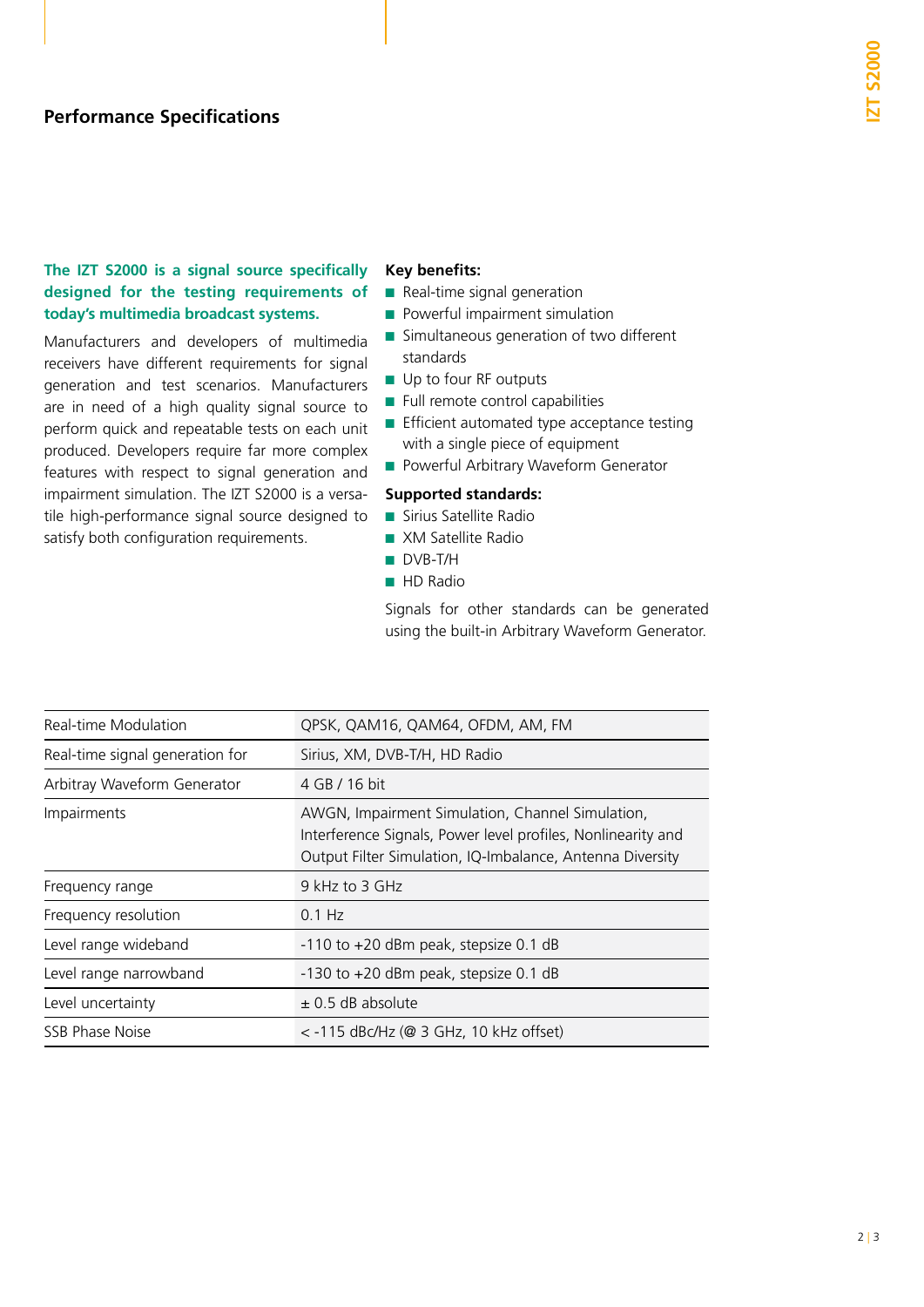### **Hardware**

### **Real-time signal generation**

The combination of powerful digital signal processing with high-quality RF technology allows for real-time signal generation with the IZT S2000. This overcomes the limitation of many competing products, which can only replay a short waveform sample and make interactive variation of the signal parameters difficult or even impossible.

The signal processing power of the IZT S2000 allows the user to emulate real-world continuous signals and realistic impairments.

These real-time signal generation capabilities differentiate the IZT S2000 from most other test signal sources.

Bitstream multiplexing, modulation and all impairment simulations are calculated in real-time. This has a number of advantages over the conventional approach based on short waveform samples stored in Arbitrary Waveform Generators.

- With a storage capacity of 160 GB, hours of real and continuous content can be played out to support the development and testing of receiver and application software.
- The user can control all parameters of the output signal directly in the GUI or remotely without time-consuming offline data generation.

### **Chassis**

The chassis of the IZT S2000 features a frontpanel keyboard and a high resolution display. It can be configured with one or two modulator cards. In addition to the standard remote control interface (LAN, RS232), the chassis can be equipped with a GPIB interface.

### **Modulator Concept**

The signal generator IZT S2000 excels by its modular concept. It is available with one or two modulator cards each supporting up to two RF outputs. Each software-controlled modulator card can generate the signals of one standard, for example Sirius Satellite Radio, XM Radio, DVB-T/H or HD Radio. A single standard configured IZT S2000 can also be upgraded with additive software to support multiple standards.

It can be configured to support the following output frequency ranges:

- 30 up to 3000 MHz
- 9 kHz up to 3000 MHz
- Narrow-band for XM or Sirius

For DUT's with antenna diversity or special automated test setups, the modulator can be configured with dual RF outputs.

### **Arbitrary Waveform Generator and Impairment Simulation**

Every modulator card can be equipped with a 4 GB deep Arbitrary Waveform Generator for simulation of interference or replay of wanted signals.

Its content can be added to the modulator signal at adjustable power and with high SNR.

#### **External Filters**

For some test setups, for example Sirius and XM acceptance testing, special accessories are required. These are available as options.

#### **Dimensions** (mm)



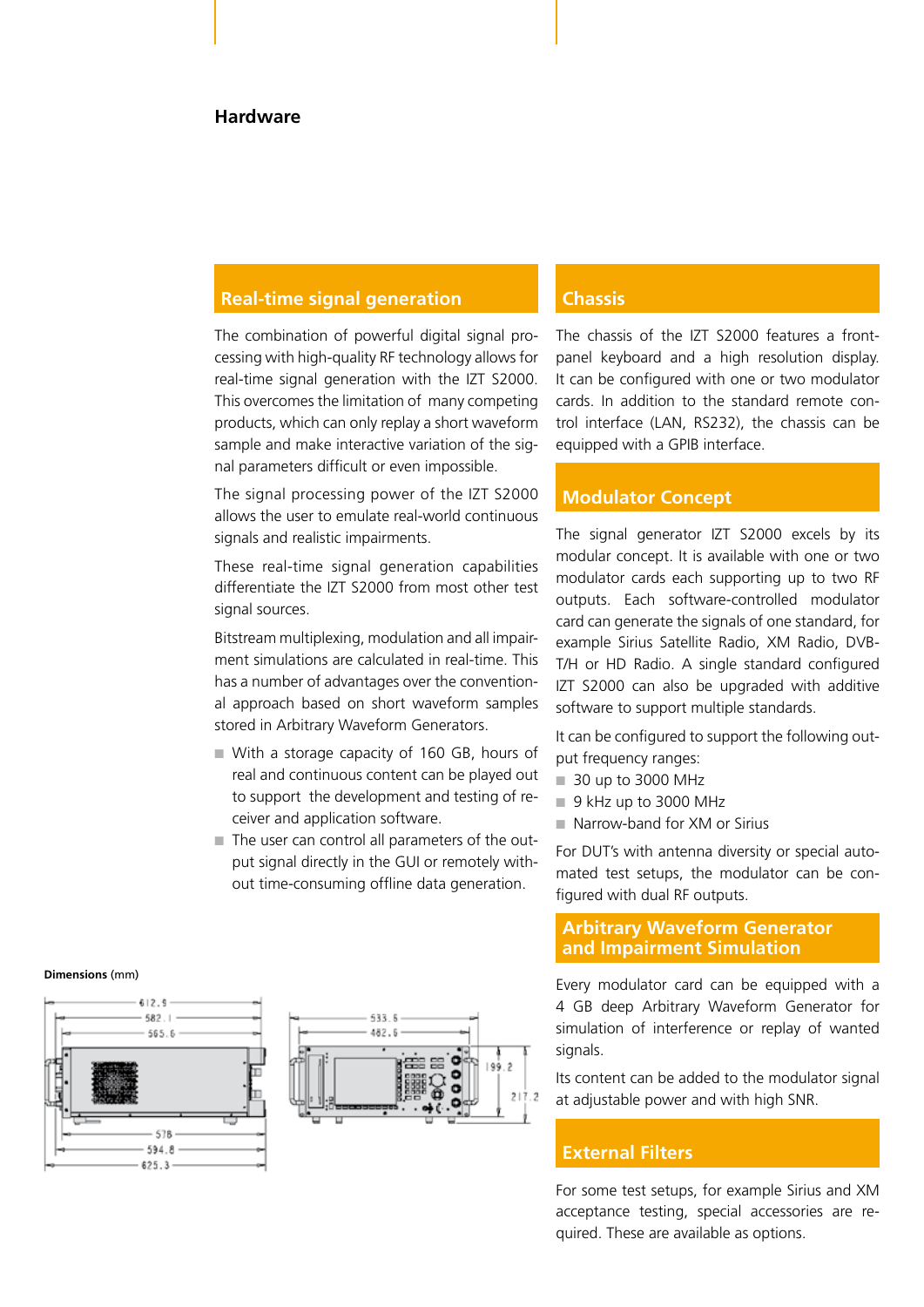### **Programming Option**

The programming option of the IZT S2000 comprises a LabView driver and scenarios. The Lab-View driver allows you to remotely control the instrument with LabView which is commonly used to create complex test setups with other instruments like power meters and spectrum analyzers. The scenarios can be used to step through a sequence of saved setups of the instrument allowing an unfamiliar user to use the device without the knowledge on how to configure the system.

### **Acceptance Test**

The IZT S2000 is ideally suited for a fully automated type acceptance test of Sirius or XM receivers without any additional test equipment. The remote control software configures and executes all measurements.

IZT provides the necessary test scenarios and software setups for an automated XM TA2 test.

The IZT S2000's ability to stream actual content further allows its use for XM TA1 testing. For more information please contact IZT.



figure 1: Sirius signal: satellite 1, terrestrial and satellite 2

### **Sirius**

The IZT S2000 generates the two satellite QPSK signals and the terrestrial COFDM signal used in the Sirius Satellite Radio system. The signals are generated online from stored bitstreams with actual content. The storage capacity is sufficient for hours of music, video and data.

As an option, the IZT S2000 can also generate the Sirius overlay waveform.

The data files required for simulation are incorporated in the product. Either unit can accommodate additional files as desired. The IZT S2000 performs the modulation in real-time. The bitstream data is stored on a 160 GB harddisk, allowing to store more than ten hours of bitstreams.

#### **Impairment Simulation**

In order to accurately simulate the actual RF environment a Sirius receiver operates in, the IZT S2000 provides a number of impairment simulations. These are performed in real-time and can be interactively set by the user.

### **AWGN**

The IZT S2000 can add white Gaussian noise to the signal with adjustable bandwidth, center frequency and power spectral density. The C/N can be locked to any one of the carriers. (figure 2)



figure 2: Sirius terrestrial signal without (blue) and with AWGN (black) and with AWGN (black) and with AWGN (black) and with  $4 \mid 5$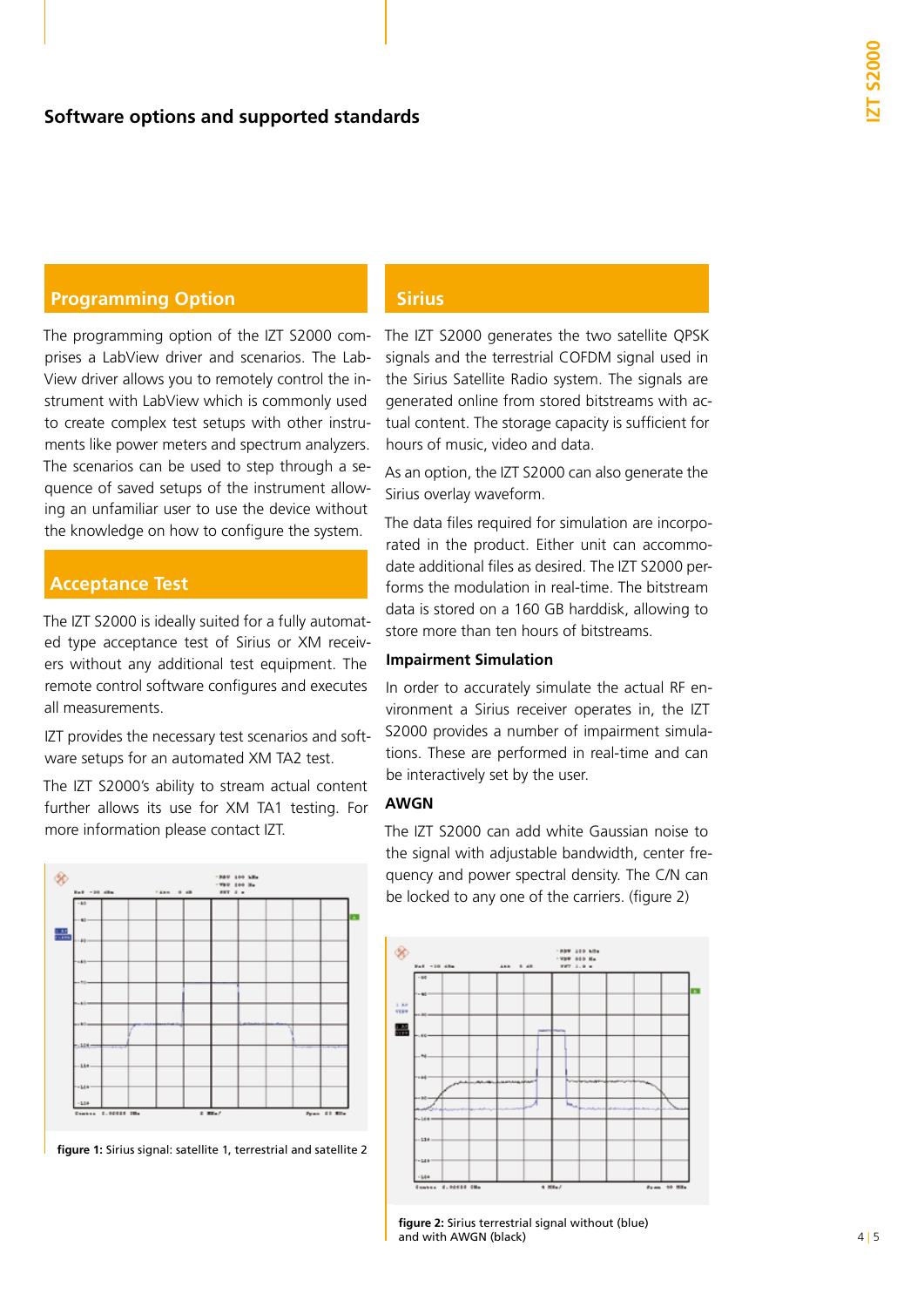



### **Profiles**

Carrier power, relative delay between the three signals, center frequency and carrier-to-noise can be varied through user-defined profiles to simulate the moving satellites and large-scale fading. The profiles have a timing resolution of two milliseconds and can be synchronized to the waveform content for repeatable test scenarios.



figure 4: Power level profiles to simulate large scale fading



**figure 5:** Sirius terrestrial signal undistorted (blue), simulated nonlinearity unfiltered (black) and filtered (green)



figure 6: Sirius terrestrial signal with two-path fading model



figure 7: Sirius terrestrial signal with raleigh fading



figure 8: Sirius terrestrial signal with out-of-band interferer

#### **Nonlinearity and output filter simulation**

For real-world simulation of the signals, the nonlinear behaviour of the power amplifier in the satellites and terrestrial repeaters have to be modelled. The IZT S2000 allows accurate nonlinearity simulation which is independently settable for each carrier and monitoring of the signal parameters. The nonlinearity simulation is combined with a digital representation of the transmitter output filter.

### **Channel Simulator**

The IZT S2000 contains independent channel simulators for all three signals. Two-path models are used for the satellites QPSK signals and an eight path model for the terrestrial COFDM signal.

#### **Interference Signals**

For testing Sirius receivers, the IZT S2000 can generate various out-of-band interferers with an exceptional dynamic range and signal quality. For XM interference simulation, an accurate spectral representation of the XM terrestrial signals can be generated. Other interference sources, like WCS or cellular phone signals can be stored in the IZT S2000's built-in Arbitrary Waveform Generator with adjustable output power and center frequency.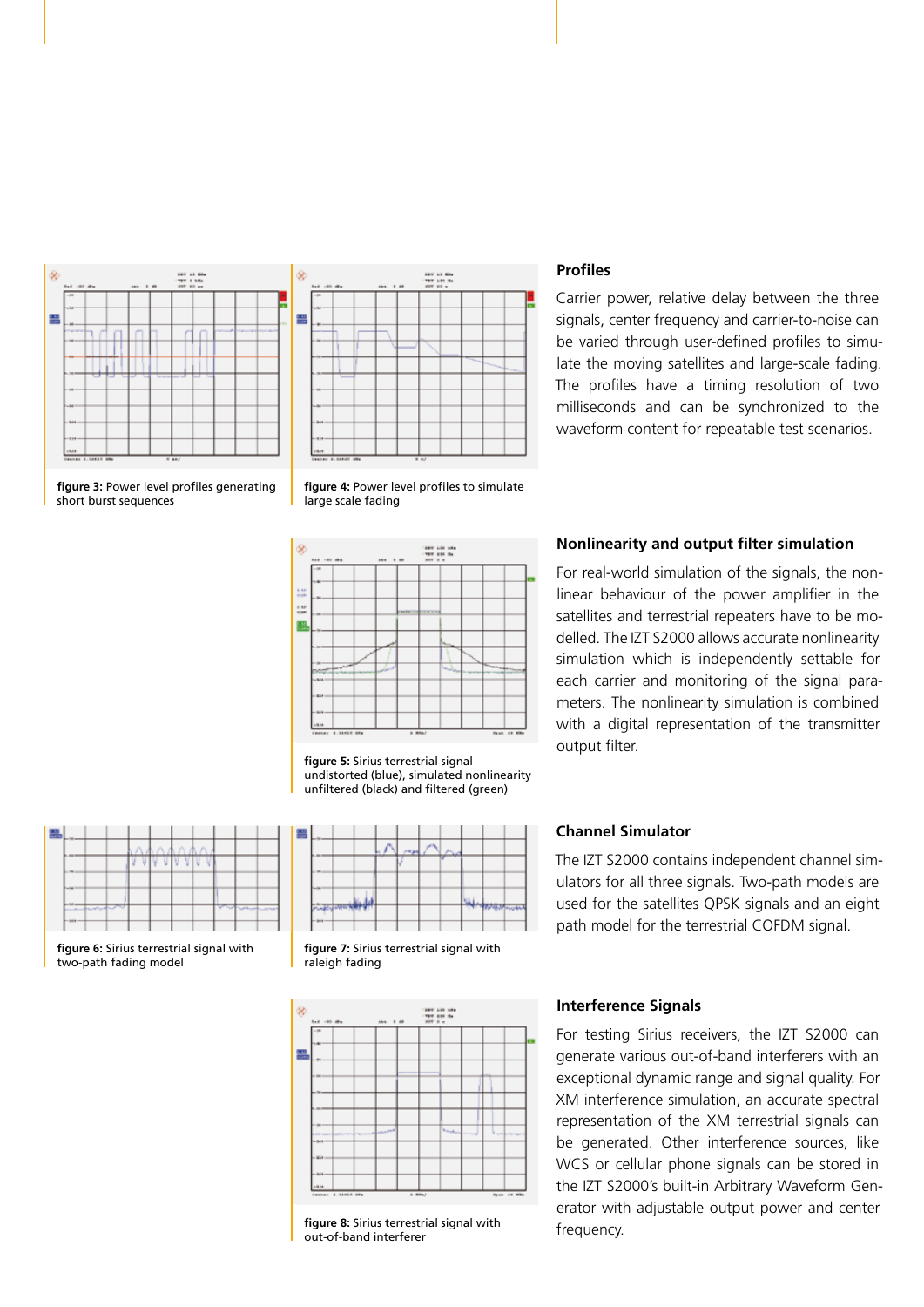### **XM**

For the XM system, the IZT S2000 simulates both ensembles A and B with all carriers simultaneously and exactly synchronized. Each carrier can be adjusted in frequency, delay and power level.

The IZT S2000 combines high signal quality with long, real and continuous content and has been approved for both "Type Acceptance 1" testing and "Type Acceptance 2"-testing per XM Radio's specifications.

The data files required for simulation are incorporated in the product. Either unit can accommodate additional files as desired. The IZT S2000 performs the modulation in real-time. The bitstream data is stored on a 160 GB harddisk, allowing to store more than ten hours of bitstreams.

#### **Impairment Simulation**



figure 9: XM Signal: satellite 1, terrestrial and satellite 2 for ensemble A and B

In order to accurately simulate the actual RF environment a XM receiver operates in, the IZT S2000 provides a number of impairment simulations. These are performed in real-time and can be interactively set by the user. (figure 9)

### **AWGN**

The IZT S2000 can add white Gaussian noise to the signal with adjustable bandwidth, center frequency and power spectral density. The C/N can be locked to any one of the carriers. (figure 10)



figure 10: XM terrestrial signal without (blue) and with AWGN (black)

#### **Profi les**

Carrier power, relative delay between the three signals, center frequency and carrier-to-noise can be varied through user-defined profiles to simulate the moving satellites and large-scale fading. The profiles have a timing resolution of two milliseconds and can be synchronized to the waveform content for repeatable test scenarios.





figure 11: Power level profiles generating short burst sequences

figure 12: Power level profiles to simulate large scale fading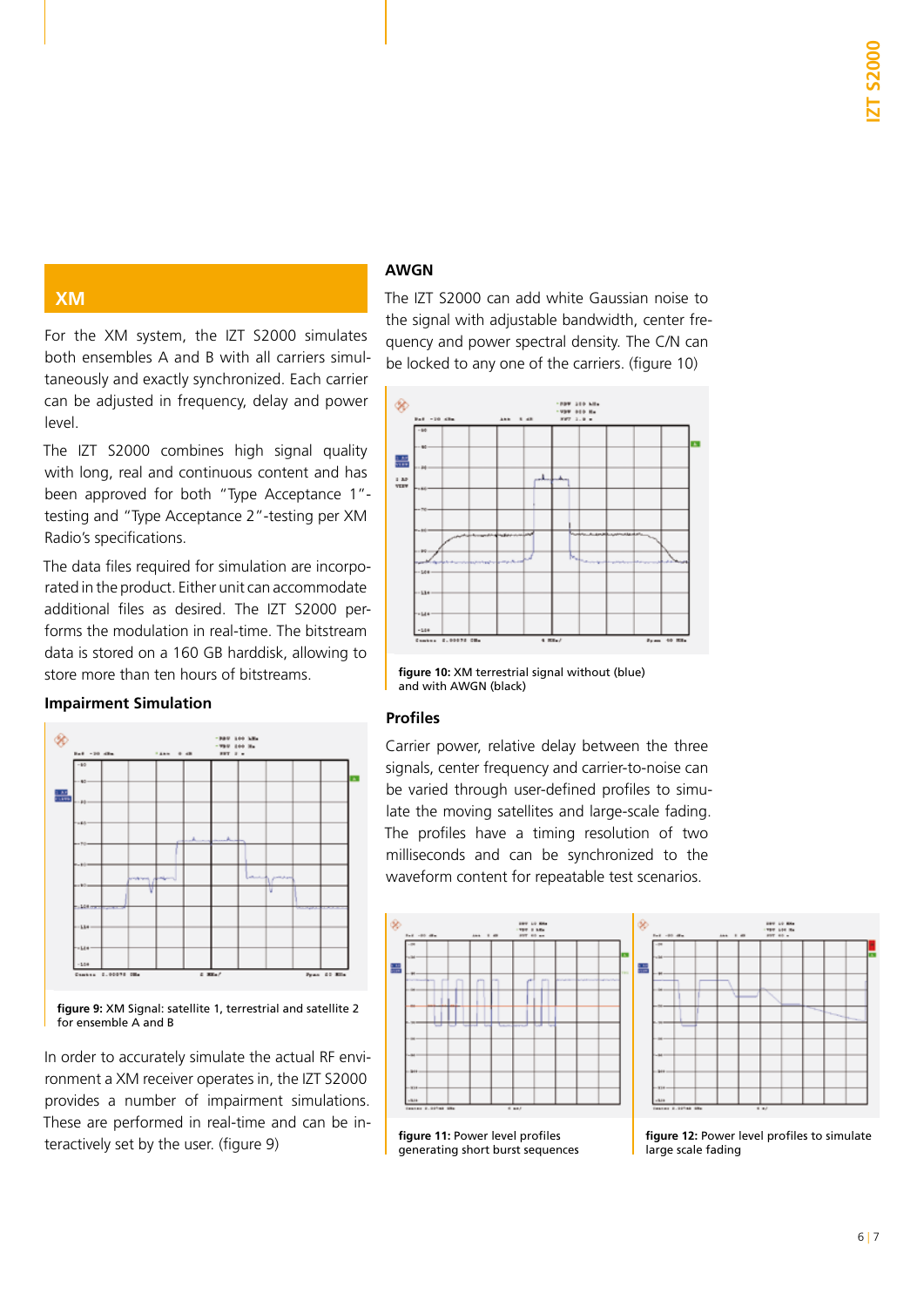#### **Nonlinearity and output filter simulation**

For real-world simulation of the signals, the nonlinear behaviour of the power amplifier in the satellites and terrestrial repeaters have to be modelled. The IZT S2000 allows accurate nonlinearity simulation which is independently settable for each carrier and monitoring of the signal parameters. The nonlinearity simulation is combined with a digital representation of the transmitter output filter.



figure 13: XM terrestrial signal undistorted (blue), simulated nonlinearity unfiltered (black) and filtered (green)



The IZT S2000 contains independent channel simulators for all six signals. Two-path models are used for the satellites signals and a eight path model for the terrestrial MCM signal. The eight path model is followed by a four path model to simulate a single frequency network.



#### figure 14: XM terrestrial signal with two-path fading model



figure 15: XM terrestrial signal with out-of-band interferer

#### **Interference Signals**

For testing XM receivers, the IZT S2000 can generate various out-of-band interferers with an exceptional dynamic range and signal quality. For Sirius interference simulation, an accurate spectral representation of the Sirius terrestrial signal can be generated. Other interference sources, like WCS or cellular phone signals can be stored in the IZT S2000's built-in Arbitrary Waveform Generator with adjustable output power and center frequency.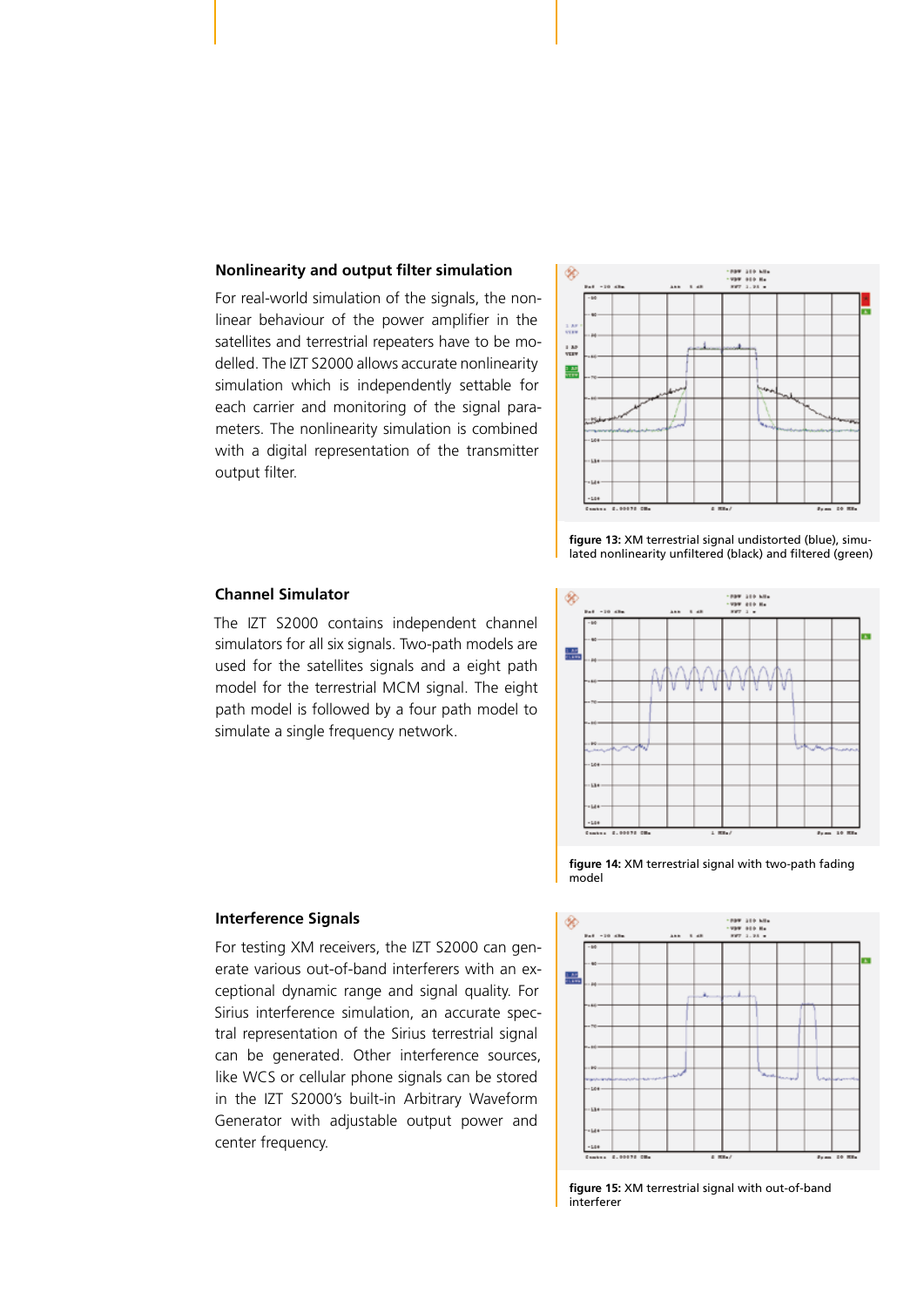### **DVB-T/H**

The DVB-T/H option of the IZT S2000 includes multiplexing capabilities, COFDM modulation and the RF upconversion. The input data streams for DVB-T are stored in Transport Stream data files on the internal harddisk. The input data for DVB-H can be stored on the internal harddisk as well and can also be provided via Ethernet in real-time from an external source. The IZT S2000 supports all specified levels of OAM modulation and inner code rates. Two-level hierarchical channel coding and modulation, including uniform and multiresolution constellations are possible. Two independent MPEG Transport Streams, referred to as the high priority and the low priority stream, are multiplexed from selectable sources and adapted to the appropriate bitrate. The high and the low priority stream are processed separately in the modulator.

### **DVB-T/H Waveform**

The signals are generated online from stored TS-Files with actual content. The storage capacity is sufficient for hours of music, video and data.

| <b>DVB-T/H Waveform</b> |                                          |  |
|-------------------------|------------------------------------------|--|
| Waveform                | COFDM with QPSK or<br>4QAM, 16QAM, 64QAM |  |
| Transmission Mode       | 2K, 4K or 8K                             |  |
| Guard Interval          | 1/4, 1/8, 1/16, 1/32                     |  |
| Coderate                | 1/2, 2/3, 3/4, 5/6, 7/8                  |  |
| Bandwidth (MHz)         | 8, 7, 6, 5                               |  |
| Frequency               | 30 up to 3000 MHz<br>with steps of 1Hz   |  |

### **Test-video and Test-audio Library**

The IZT S2000 DVB-T/H will be delivered with a large variety of test-videos and test-audios and can be easily extended to address further requirements.

#### **Test Signal Generator**

Null packet, PRBS23 and CW generator are included in the IZT S2000. They are used for BER measurements, testing the "out-of-service"-function of receivers. Receivers can also be sent a known, fixed and repeating sequence of PRBS and/or Null packets.



figure 16: Block diagram of DVB-T/H signal generator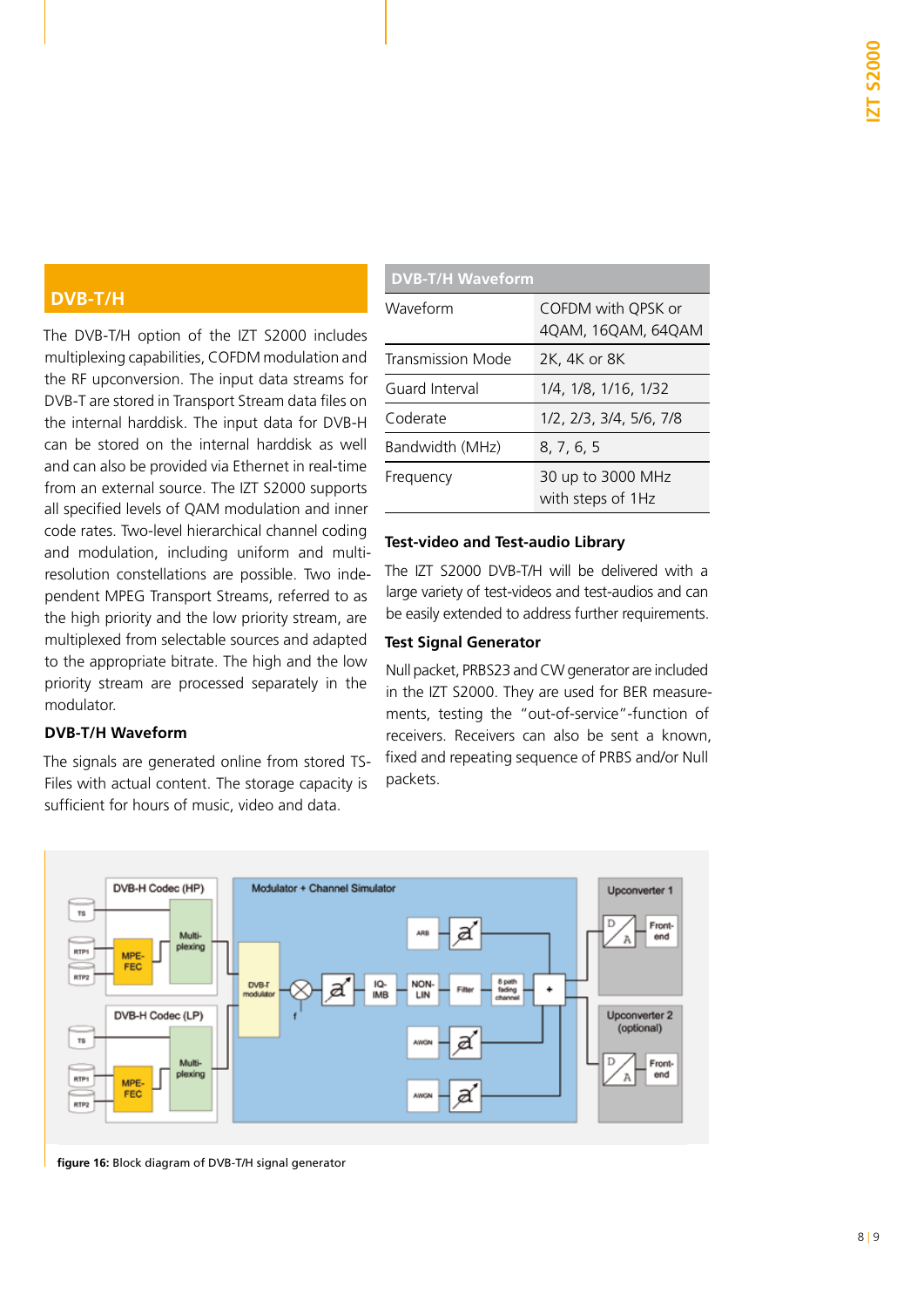#### **DVB-T/H MUX/Codec**

DVB-H is IP based. The DVB-H Codec uses Multi Protocol Encapsulation (MPE) and time slicing to encapsulate the IP packets into a MPEG-2 transport stream. Additional forward error correction

(MPE-FEC) may be added to the stream. A second MPEG-TS Stream (DVB-T) can be multiplexed together with the DVB-H transport stream and transmitted as a combined transport stream.



**figure 17:** DVB-H real-time Codec

| <b>Features of the DVB-H Codec</b> |                                                                                                                                                                                        |  |  |
|------------------------------------|----------------------------------------------------------------------------------------------------------------------------------------------------------------------------------------|--|--|
| Input data                         | RTP / UDP via LAN and H.264 from file in either constant or variable<br>bitrate.                                                                                                       |  |  |
| <b>Services</b>                    | Up to 4 DVB-H services can be processed in parallel and an arbitrary<br>MPEG-TS transport stream can be simultaneously multiplexed to the<br>data stream according to ETSI EN 302 304. |  |  |
| Service parameter editing          | Each service can be configured separately in multiple transmission<br>parameters like default bitrate, name, priority, PMT PID, program<br>number, PID.                                |  |  |
| <b>MPE</b>                         | Encapsulation of IP-Streams for DVB-H or data content.                                                                                                                                 |  |  |
| MPE-FEC                            | Code rates of forward error correction can be easily configured: 1/2,<br>2/3, 3/4, 4/5, 5/6, 6/7 and 7/8 or in detailed settings with rows and<br>columns.                             |  |  |
| Geographical cell identifier       | Configurable longitude and longitude extent, latitude and latitude<br>extent identifier for tests of location based content restriction.                                               |  |  |
| Time slicing                       | Configurable time slicing cycle for high priority and low priority<br>separately, and constant bandwidth per service.                                                                  |  |  |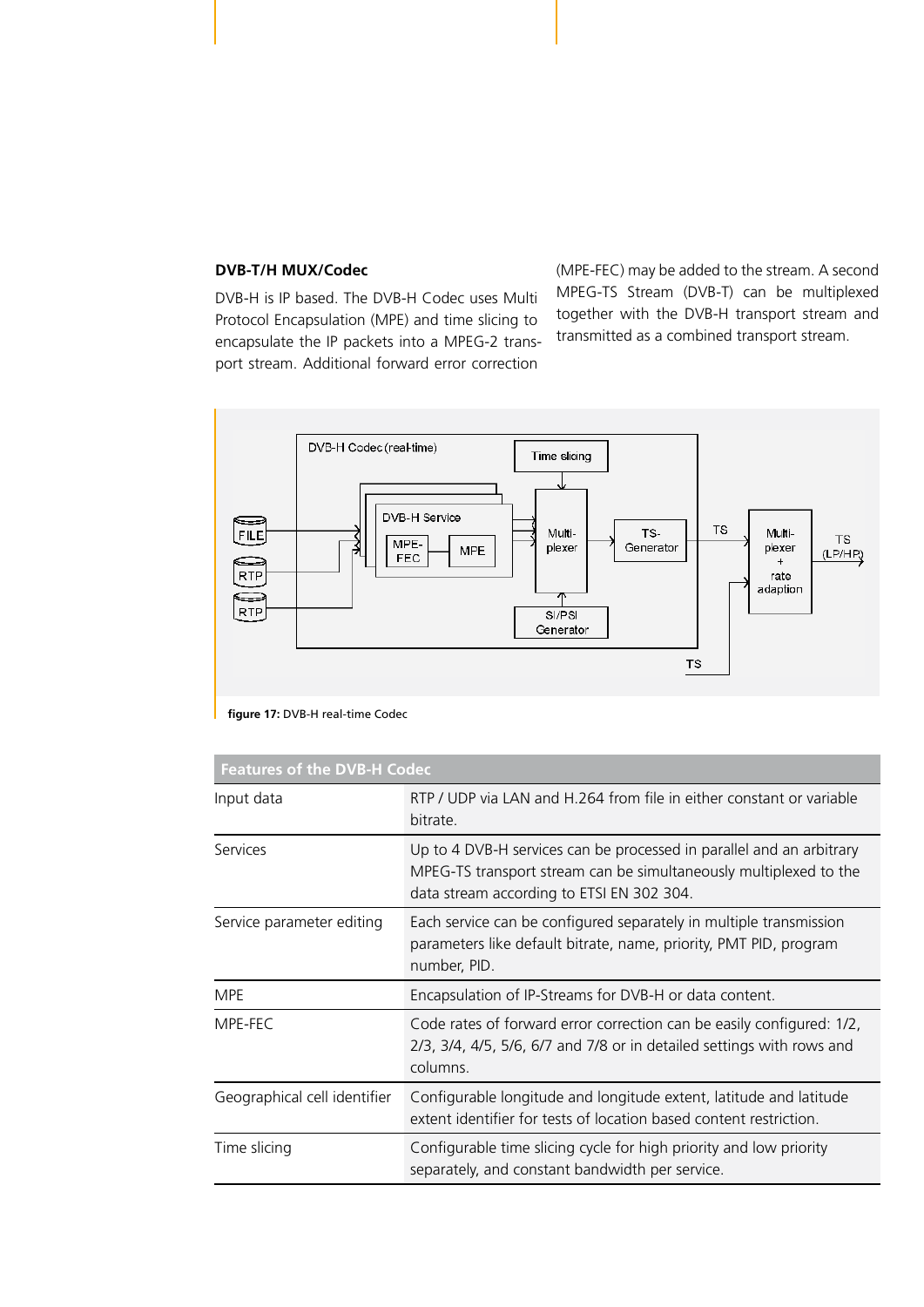| Multiplexing Output               | PSI / SI table scheduling and multiplexing into the data stream.<br>Selectable output speed for multiplexed transport stream.<br>Deviations in bitrate can be used to analyze the effect on a receiver. |
|-----------------------------------|---------------------------------------------------------------------------------------------------------------------------------------------------------------------------------------------------------|
| PSI / SI table generation         | PAT, PMT, NIT, SDT, INT, TDT according to ETSI EN 300 468.                                                                                                                                              |
| UPD parameter editing             | IP-number and port of source (sender) and destination (receiver) can<br>be changed separately for each DVB-H service with a configurable<br>UDP port for each service.                                  |
| RTP parameter editing             | Configurable RTP sequence number checking and RTP streams<br>synchronizeable to playout timestamps.                                                                                                     |
| <b>Transport Stream Generator</b> | Output of DVB-H Codec can be either transmitted to the modula-<br>tor and RF section or saved to harddisk for later playback. Writing to<br>harddisk is only limited by harddisk capacity.              |

### **Impairment Simulation**



**figure 18:** Impairment page of the graphical user interface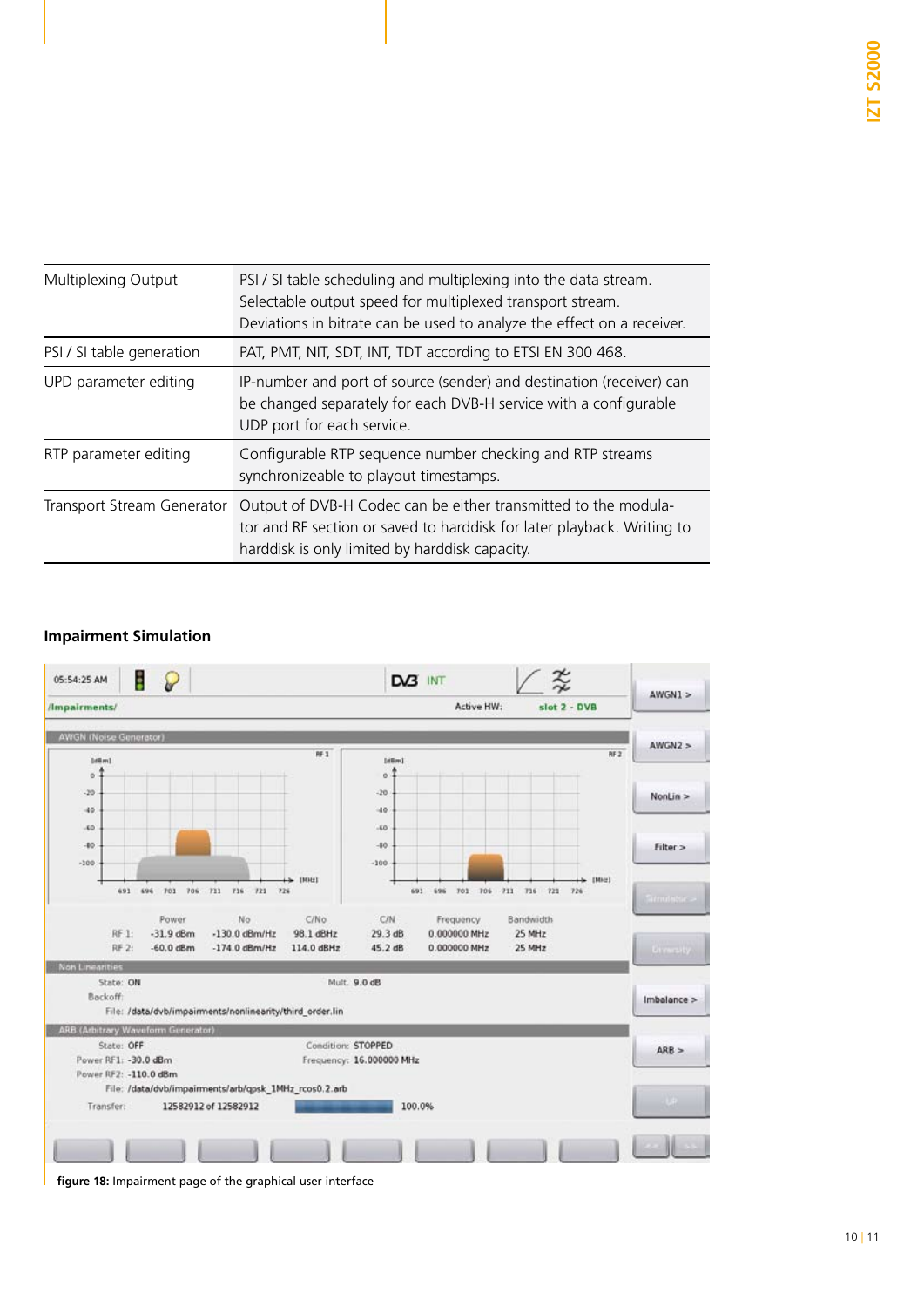### **AWGN**

Additive white Gaussian noise is included in the standard configuration of the IZT S2000. The noise can be configured as noise density or locked to one carrier as C/N or C/No.

Two completely separate and uncorrelated AWGN noise sources are available to add noise independently to outputs RF1 and RF2 (optional). The bandwidth, offset frequency, and noise density can also be changed separately for each output.



#### **Profiles**



figure 20: Power level profiles to simulate large scale fading

#### **Nonlinearity and output filter simulation**

The IZT S2000 supports nonlinearities to simulate AM/AM and AM/PM conversion caused by the power amplifier in the transmitter. The output back-off is measured continuously and can be used for maintaining a user-defined operating point. The spectral re-growth created by the nonlinearity would normally cover signals in adjacent channels unless suppressed by the transmitter output filter. Therefore, the IZT S2000 provides an output filter simulation with the characteristics of the real output filter.

In the DVB-T/H option, the user can change between critical and non-critical filter characteristics where the center frequency of the RF output applies different filter characteristics for the output filter simulation.

figure 19: DVB signal with AWGN (noise density of -130.0dBm/Hz and 25MHz bandwidth)



figure 21: Power level profiles generating short burst sequences



figure 22: Blue: original 8MHz DVB signal, Black: Non-Linearity simulation activated, Green: internal DVB non-critical filter applied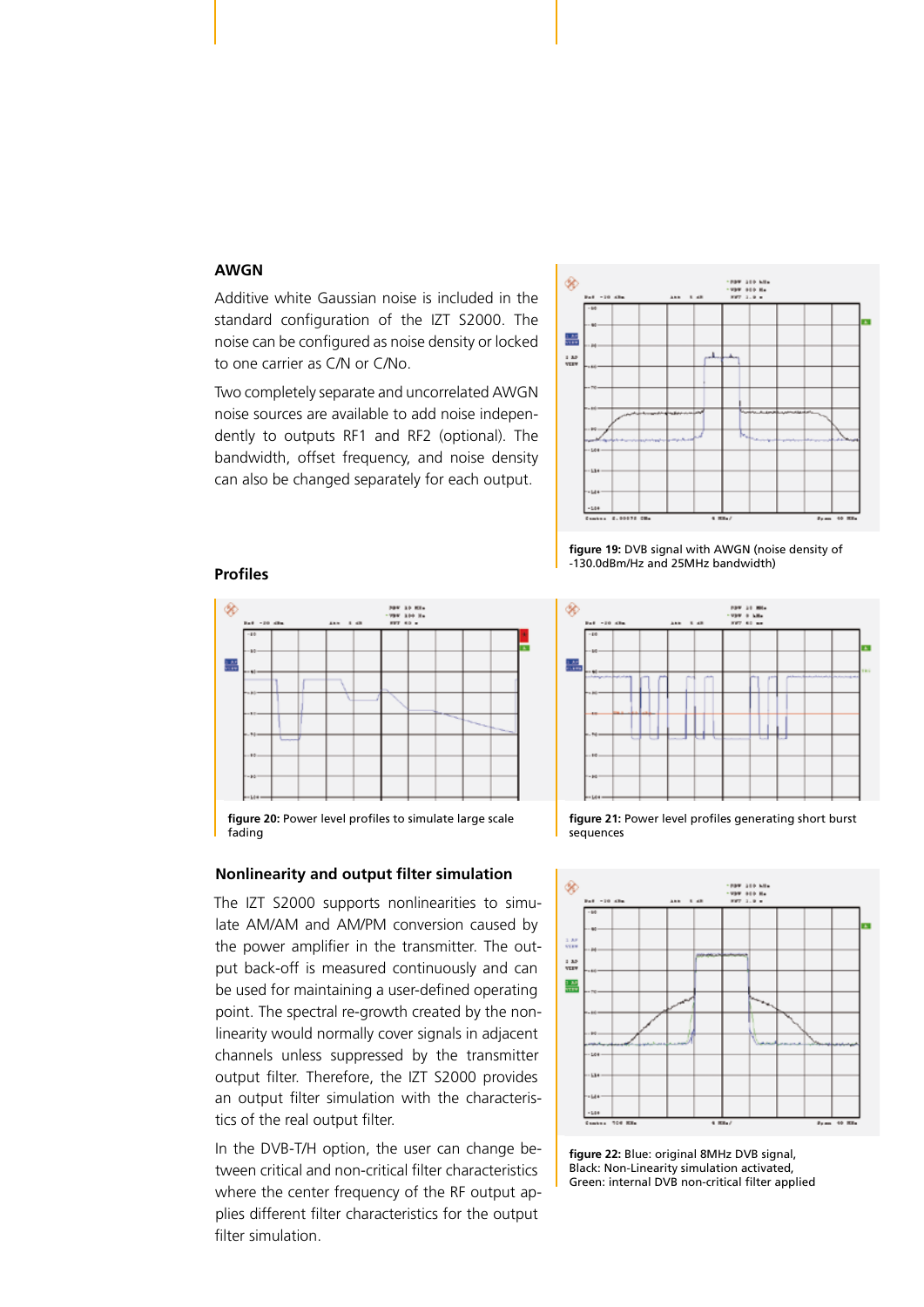### **Fading Channel Simulator**



**figure 23:** Channel simulator with 2 paths, 2µs delayed **figure 24:** Channel simulator with 3 paths and Rayleigh-

The IZT S2000 contains an eight path channel simulator to simulate the terrestrial COFDM signal.

#### **IQ-Imbalance**

The IZT S2000 can simulate DC offset and quadrature errors. The IZT S2000 allows deviations of +/-45 of phase imbalance from the nominal 90 degrees.



figure 25: Gain imbalance: The IZT S2000 allows up to 50% amplitude imbalance



figure 26: I/Q imbalance with 15° phase error and system target error I of 0.35



Fading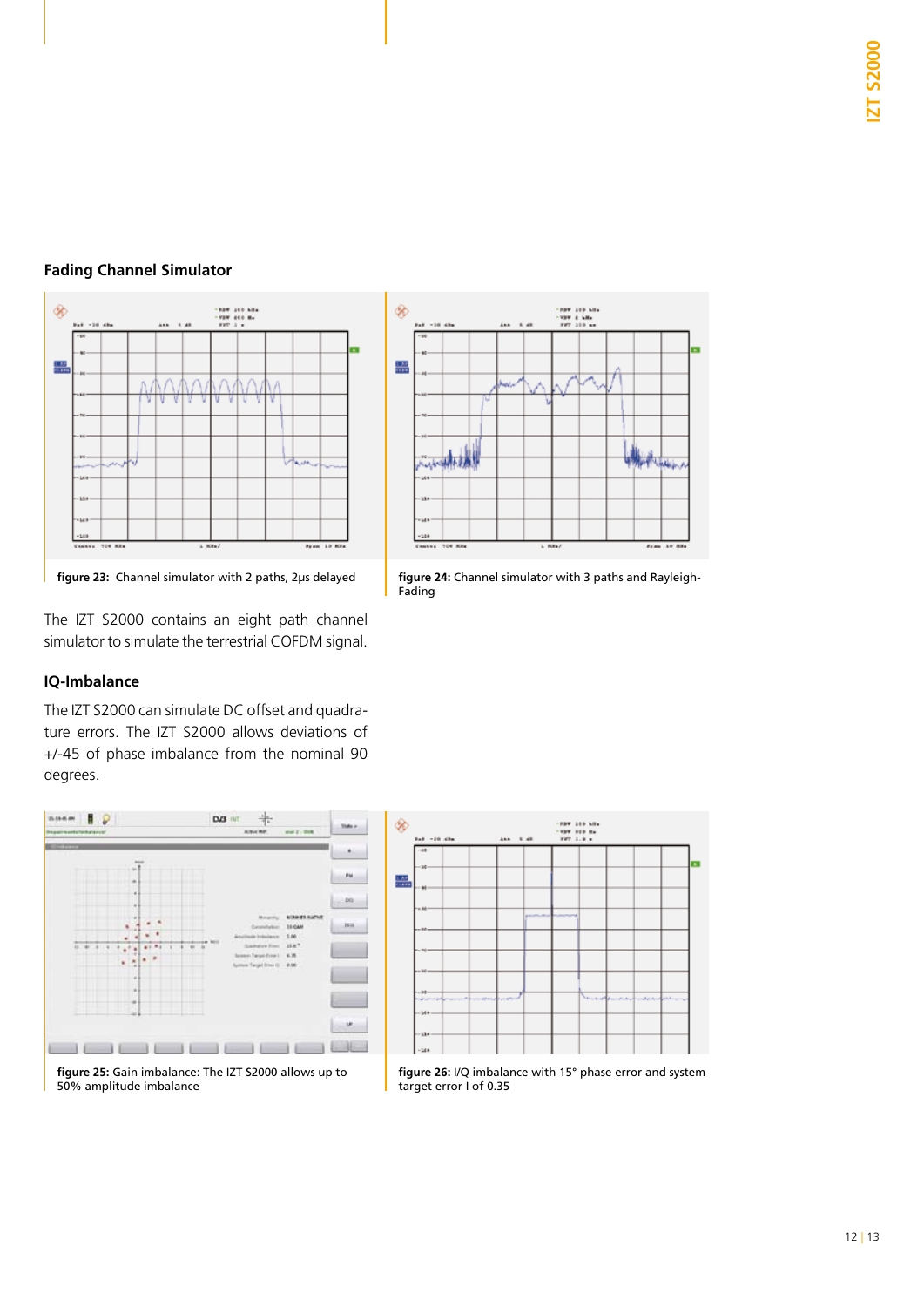

figure 27: Block diagram of DVB-T/H diversity simulation

#### **Antenna Diversity**

DVB-T is for stationary or portable reception of TV/Radio services. If antenna diversity is used, DVB-T can also be used for mobile reception. If diversity is used in DVB-H services, the reception of these services is much improved.

The IZT S2000 can be used to generate two independent channels to simulate diversity reception. Two separate fading simulators are used to generate uncorrelated fading simulating over-theair reception.

Two noise generators can be used to superimpose noise independently on both channels. Both RF outputs can be used to provide diversity receivers with appropriate signals. Setup of the antenna diversity configuration is very easy.

#### **Arbitrary Waveform Generator**

The Arbitrary Waveform Generator can be used to apply interfering signals as defined in the MBRAI specification. Interference signals can be analog like PAL / SECAM or digital like DVB-T/H.



figure 28: DVB 8MHz signal with 1MHz, 0.2 roll-off QPSK signal from ARB

#### **Acceptance Tests**

The IZT S2000 is ideally suited for fully automated type acceptance testing of DVB-T/H receivers per "DVB Measurement Guidelines for Receivers" and IEC 62002 without costly additional test equipment. The remote control software configures and executes all measurements.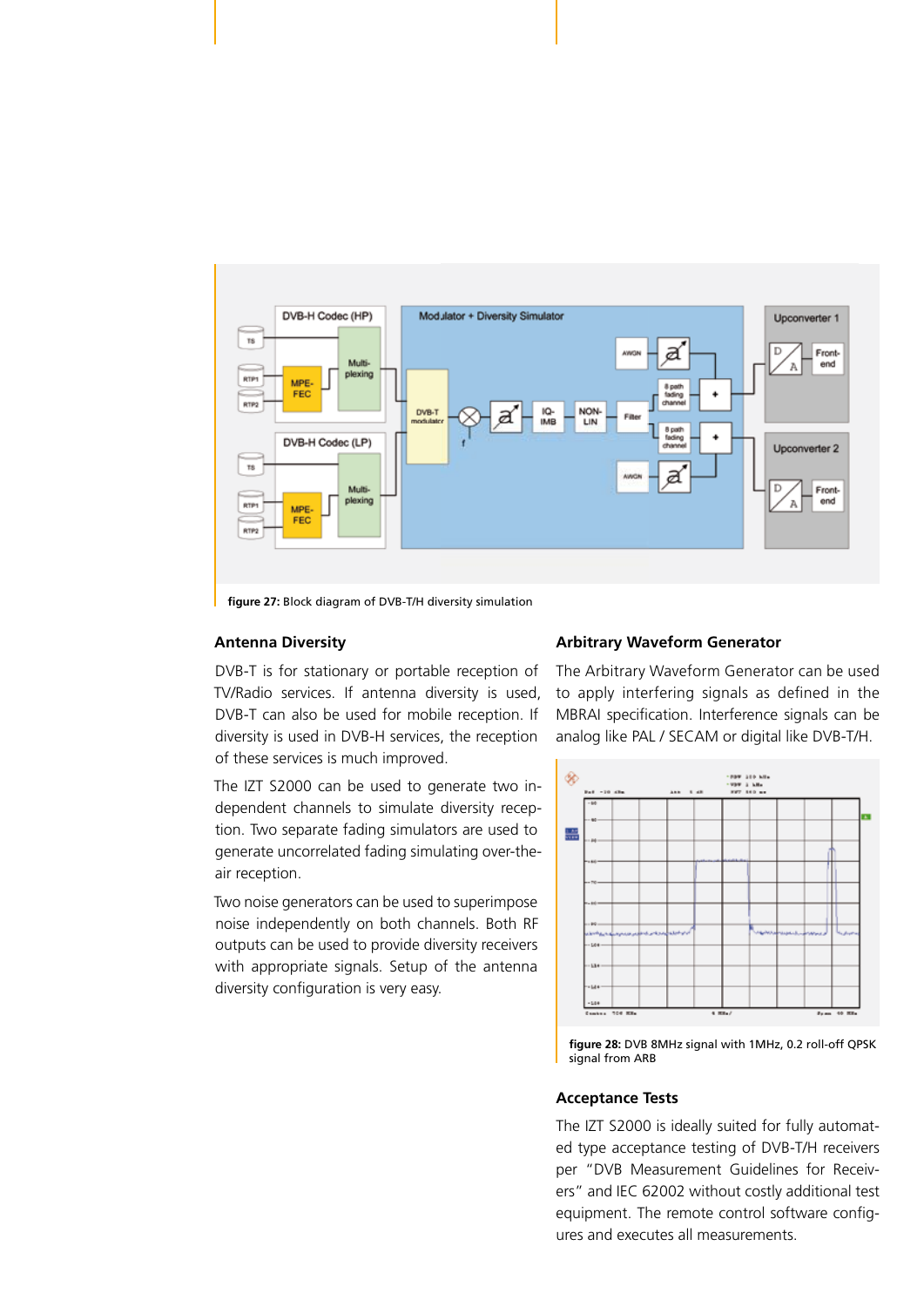#### **Software Tools and Programming Option**

#### **Transport Stream Configurator**

The Windows tool "Transport Stream Configurator" can be used to add configuration information to the transport stream files, automatically configuring the IZT S2000. This way it is very easy to switch between different transport streams from the library.

| TS Bitrate, bps :      | 24128342              |                         |   | Transport Stream File : |                      |
|------------------------|-----------------------|-------------------------|---|-------------------------|----------------------|
| Video Bitrate, I bps;  | 3000                  |                         | I |                         | $\vert \ldots \vert$ |
| <b>Video Type:</b>     | <b>PAL</b>            |                         |   |                         |                      |
| Resolution X:          | 720                   |                         |   |                         |                      |
| Resolution Y:          | 576                   |                         |   |                         |                      |
| Framerate, fps:        | 25                    |                         |   |                         |                      |
| Audio Type:            | MPEG1 Layer II Stereo |                         |   |                         |                      |
| Audo Bitrate, kbps:    | 128                   |                         |   |                         |                      |
| Audio Samplerate, HHz: | 46                    |                         |   |                         |                      |
| Video PID:             | 512                   |                         |   |                         |                      |
| Audio ID:              | 513                   |                         |   |                         |                      |
| Program Number:        | 1                     |                         |   |                         |                      |
| Length:                | 00:00:59,43           |                         |   | Generate                |                      |
| Modulation:            | 16QAM                 | ŵ                       |   |                         |                      |
| <b>Bandwidth:</b>      | D.                    | o                       |   | Prove                   |                      |
| Guard Interval:        | 1/32                  | $\mathcal{M}$           |   |                         |                      |
| Coderate:              | 2/3                   | $\overline{\mathbf{v}}$ |   | Correct                 |                      |

figure 29: The transport stream files can be easily identified in the GUI

#### *Analysis and decoding Software*

Analysis of the DVB-H signal can be performed by optional decoder software. It analyzes recorded transport files (TS) or datastreams received by a regular DVB receiver in real time.

The DVB-H Measurement Software is able to analyze:

- PAT (program association table)
- PMT (program map table)
- NIT (network information table)
- SDT (service description table)
- INT (IP/MAC notification table)
- Transport stream dump
- Jitter monitoring
- Time slice monitoring
- Data rate monitoring
- MPE/DVB-H De-capsulation/extraction and video content decoding

| To her genül 1. - joybh 1.8.0 - Defettsfenster - Konsole  | ು ರ<br>×       |
|-----------------------------------------------------------|----------------|
| Staung Bearbeiten Ansicht Lesezeichen Einstellungen Hille |                |
| **************************                                | ۰              |
| Services Description Table<br>*************************   |                |
| Transport stream id: 1                                    |                |
| Original network id: 1                                    |                |
| Service entru:<br>Service id: 100                         |                |
| EIT scheduling available: false                           |                |
| EIT present/following available: false                    |                |
| EIT running status: running                               |                |
| Service scrambled: false                                  |                |
| Transport stream descriptors:<br>Service descriptor:      |                |
| Service tupe: 12                                          |                |
| Service provider name: IZT GmbH                           |                |
| Service name: IP/MAC notfication table                    |                |
| Service entru:<br>Service id: 200                         |                |
| EIT scheduling available: false                           |                |
| EIT present/following available: false                    |                |
| EIT running status: running                               |                |
| Service scrambled: false<br>Transport stream descriptors: |                |
| Service descriptor:                                       |                |
| Service tupe: 12                                          |                |
| Service provider name: IZT GmbH                           |                |
| Service name: Bavarian TV<br>Data broadcast descriptor:   |                |
| Data broadcast id: 5                                      |                |
| Component tag: 1                                          |                |
| NVC address range: 2                                      |                |
| MAC mapping flag: true<br>Alignment indicator: false      |                |
| Max sections per dgm: 17                                  |                |
| Description language: eng                                 |                |
| Description: Bavarian TV                                  |                |
| Service entru:                                            |                |
| Service id: 210<br>EIT scheduling available: false        | $\ddot{\cdot}$ |
|                                                           |                |
| Bababistanciar<br><b>WE Betehlstensher Nr. 2</b>          |                |

figure 30: Decoded Service Decription Table (SDT)



figure 31: All decoded services can be viewed in parallel with a media player like VLC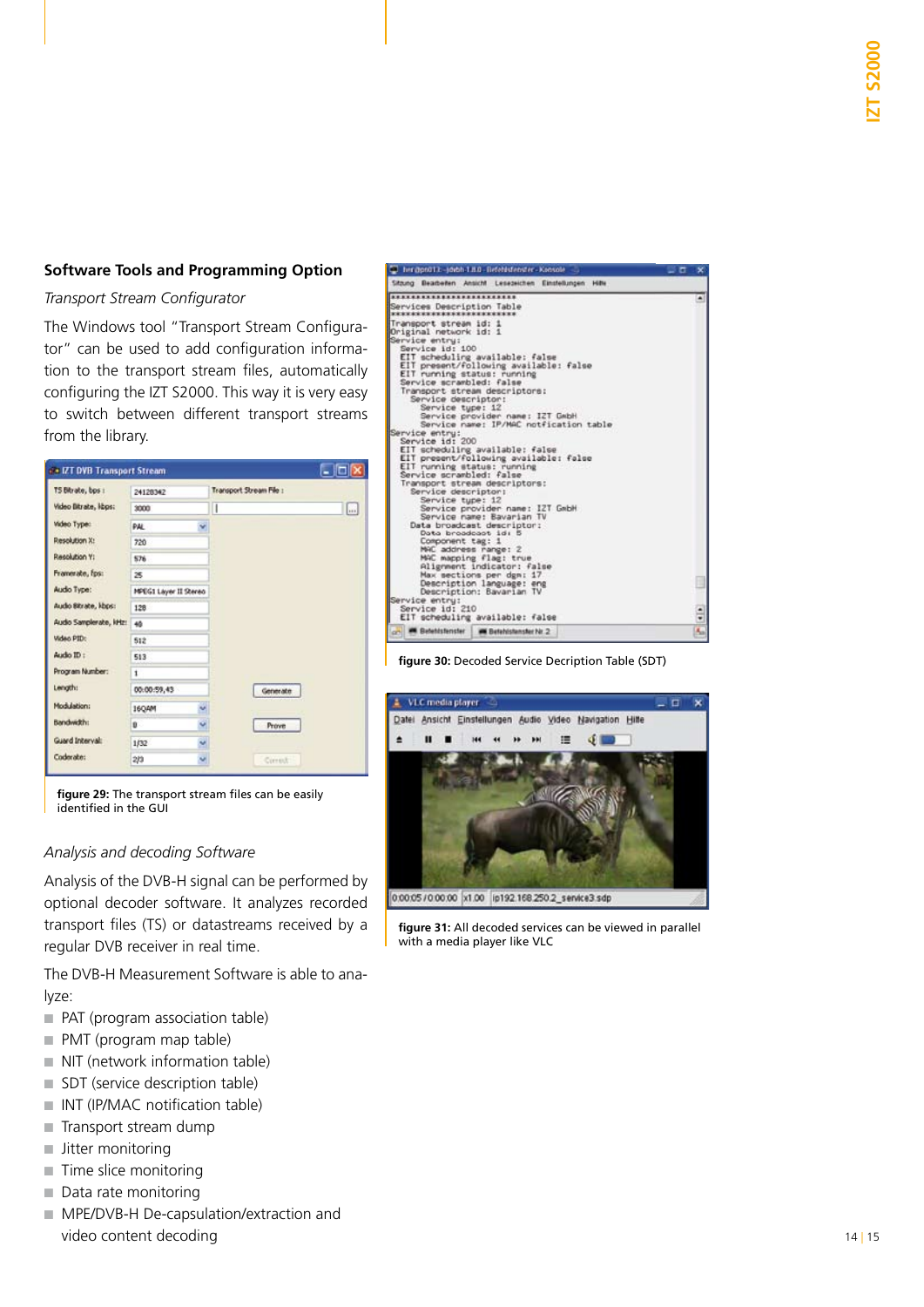### **HD Radio**

### **HD Radio Waveform**

The IZT S2000 can generate the test signals for HD Radio for the AM and FM bands. The test vectors are streamed directly from the harddrive.

### **Impairments**

For interference and compatibility testing, the IZT S2000 generates up to four FM stereo signals with actual content, adjustable power and frequency. Additive white Gaussian Noise and a Fading Channel Simulator are provided as well.

With the optional Arbitrary Waveform Generator, additional interferers with different center frequencies can be simulated.



figure 32: AM audio signal with clean channel



figure 33: FM audio signal with clean channel



figure 34: Impairment page to the graphical user interface

| <b>Frankl</b> :                                     | P                                                                                                            | Actual Matr.<br>sive 1 / indebatrich | Phone           |
|-----------------------------------------------------|--------------------------------------------------------------------------------------------------------------|--------------------------------------|-----------------|
| Hole, fM                                            | Fox: 19. FM-2006 attacks 187-apr-                                                                            |                                      | Pres            |
|                                                     | (16) MGL Eprograms fing L on PL M-libErs Prop to on PL.<br>31 bishts, Paig & on P1. 32 slot/s, class channel |                                      | Press.          |
|                                                     |                                                                                                              |                                      | HH <sub>3</sub> |
|                                                     | H                                                                                                            |                                      | <b>HEE</b>      |
|                                                     | m                                                                                                            |                                      |                 |
|                                                     | ma<br>×<br>×<br>ut.                                                                                          | $-2$<br>ᇃ                            |                 |
| 1111                                                |                                                                                                              |                                      |                 |
| Sauce MF<br>Franz, 94, 700800 Mile<br>111. 20.0 dbs | Univ., 8,0000014665<br>UNL SAM                                                                               |                                      |                 |
| 111-120-8-May                                       | 254 38 W                                                                                                     |                                      |                 |
|                                                     |                                                                                                              |                                      |                 |

**figure 35:** Signal page of the graphical user interface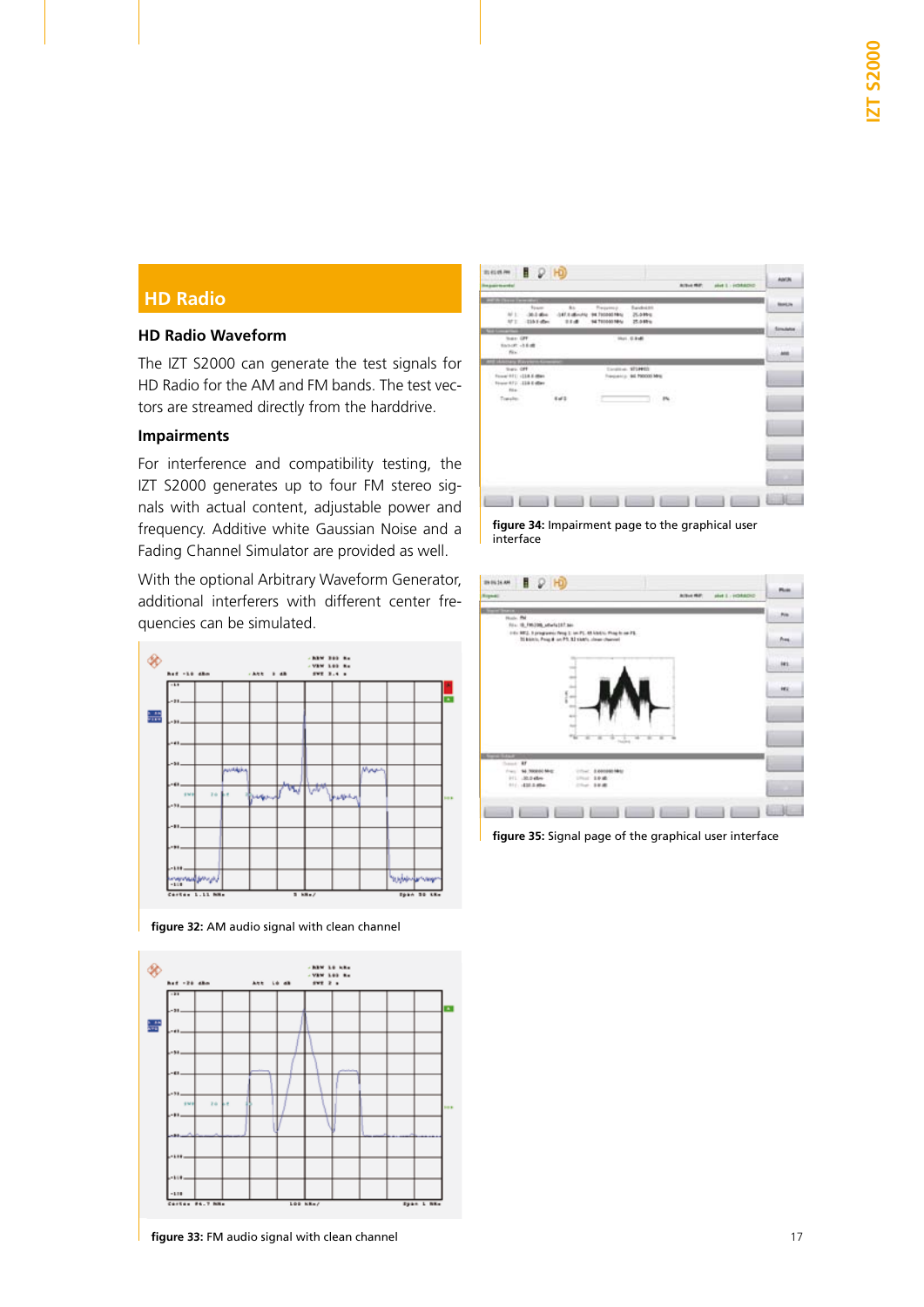## **Ordering Information**

| <b>Ordering Guide</b> |                            |                                              |
|-----------------------|----------------------------|----------------------------------------------|
| <b>Hardware</b>       | <b>IZT S2000 - CHS</b>     | Chassis                                      |
|                       | <b>IZT S2000 - MWB(ex)</b> | Modulator Card wideband ex. Sirius/XM Card   |
|                       | <b>IZT S2000 - MWB</b>     | Modulator Card wideband                      |
|                       | <b>IZT S2000 - UWB</b>     | Additional wideband upconverter              |
|                       | <b>IZT S2000 - MNB(ex)</b> | Modulator Card SDARS only ex. Sirius/XM Card |
|                       | <b>IZT S2000 - MNB</b>     | Modulator Card SDARS only                    |
|                       | <b>IZT S2000 - UNB</b>     | Additional upconverter SDARS only            |
|                       | <b>IZT S2000 - LBX</b>     | Low frequency extension                      |
|                       | <b>IZT S2000 - ARB</b>     | <b>Arbitrary Waveform Generator</b>          |
|                       | <b>IZT S2000 - GPB</b>     | <b>GPIB</b>                                  |
|                       | <b>IZT S2000 - FXM</b>     | <b>External filter XM</b>                    |
|                       | <b>IZT S2000 - FSR</b>     | <b>External filter Sirius</b>                |
| <b>Software</b>       | <b>IZT S2000 - 001</b>     | Sirius waveform                              |
|                       | IZT S2000 - 001a           | Sirius Spectral Representation               |
|                       | IZT S2000 - 001b           | Upgrade to Sirius waveform                   |
|                       | IZT S2000 - 001c           | <b>Sirius Overlay</b>                        |
|                       | IZT S2000 - 002            | <b>XM</b> waveform                           |
|                       | IZT S2000 - 002a           | XM spectral representation                   |
|                       | IZT S2000 - 002b           | Upgrade to XM waveform                       |
|                       | <b>IZT S2000 - 003</b>     | DVB-T/H waveform                             |
|                       | IZT S2000 - 003a           | DVB-T/H MUX/Codec                            |
|                       | IZT S2000 - 004            | <b>HD Radio waveform</b>                     |
|                       | IZT S2000 - 100            | <b>Impairment Simulation</b>                 |
|                       | IZT S2000 - 100a           | <b>Profiles</b>                              |
|                       | IZT S2000 - 100b           | <b>High Power Option</b>                     |
|                       | IZT S2000 - 100c           | Output filter simulation and Nonlinearity    |
|                       | <b>IZT S2000 - 100d</b>    | <b>Channel Simulator</b>                     |
|                       | IZT S2000 - 200            | <b>Programming Option</b>                    |